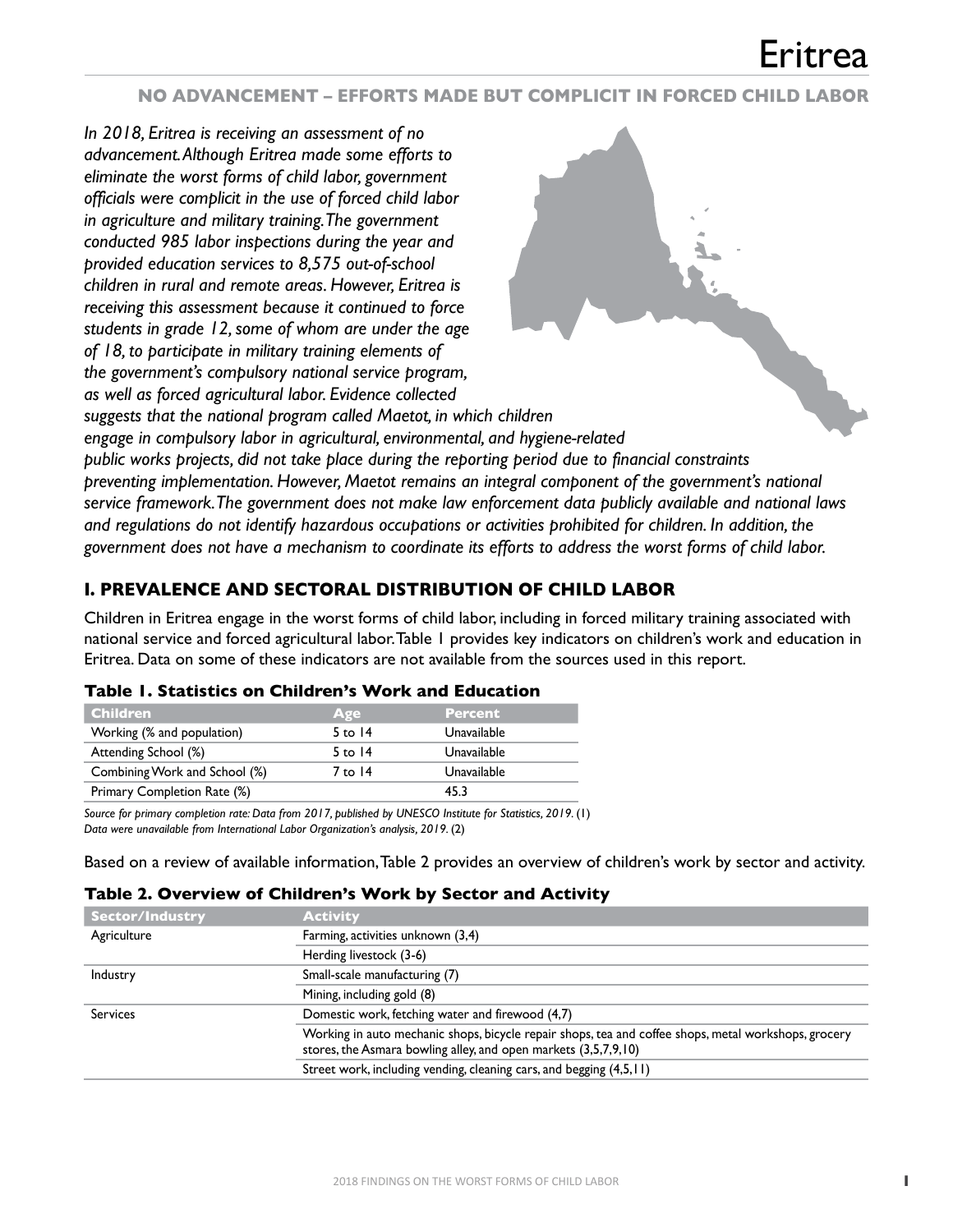**NO ADVANCEMENT – EFFORTS MADE BUT COMPLICIT IN FORCED CHILD LABOR**

| Sector/Industry                            | <b>Activity</b>                                                                                                                                                          |
|--------------------------------------------|--------------------------------------------------------------------------------------------------------------------------------------------------------------------------|
| Categorical Worst Forms of Child<br>Labor‡ | Compulsory participation in national service or military training associated with national service prior<br>to age 18, and in agricultural and domestic work (12-16, 54) |
|                                            | Forced labor, including in begging (12)                                                                                                                                  |

#### **Table 2. Overview of Children's Work by Sector and Activity (Cont.)**

‡ Child labor understood as the worst forms of child labor per se under Article 3(a)–(c) of ILO C. 182.

The Ministry of Education operates a national mandatory Summer Work Program, known locally as *Maetot*, under which children from grades 9–12 who may be younger than age 18 are required to engage in compulsory labor in public works projects and on government farms, including tree planting, terracing, traffic safety campaigns, and water security activities, during their summer holidays. (9,12,14, 54) Some children may be required to work on roads, dams, canals, and irrigation projects. (14, 54) Children who do not participate in *Maetot* are charged fines. Students who do not pay fines are not permitted to enroll in the next academic year. (54) According to the government, the Maetot program did not take place in 2018 due to budgetary constraints, despite continuing to be a part of the education system in Eritrea. (9)

The Proclamation on National Service No. 82/1995 establishes compulsory military training and service, known as Active National Service, for all citizens ages 18 to 40. (15) To graduate from high school and meet the compulsory training component of National Service, students are required to complete their final year of schooling (grade 12) at the Warsai Yekalo Secondary School located at the Sawa military complex. Each year between 11,000 to 15,000 students enter grade 12 at Sawa, and while many of these students have typically reached age 18, some are reportedly as young as age 16. (12,15-18, 54) Research suggests that at least half of the year spent at Sawa is devoted to mandatory military training, which includes military discipline and procedures, weapons training, a survival exercise, and a 2- to 4-week war simulation. (17,19, 54) Some students are forced to conduct both agricultural activities on government-owned farms and construction on military housing, in addition to their military training. Girls are particularly vulnerable to exploitation and may be subject to forced domestic work, sexual violence, and concubinage in military training centers, including Sawa. (14, 54) In addition, conscientious objectors, including young Jehovah's Witnesses, are not given an alternative to military service and are prevented from receiving a high school diploma, which leaves them vulnerable to becoming involved in child labor. (20)

The uncertain length of service, inability to earn higher wages in the private sector without completion of national service assignments, and notoriously harsh conditions at Sawa, and in some national service assignments provoked a significant number of youth, including unaccompanied minors, to flee Eritrea and may have also encouraged many to resort to the use of international smuggling or human trafficking networks. (3,12,16,17,21- 24, 54) Adolescent children, some as young as age 14, who attempted to leave Eritrea were sometimes detained or forced to undergo military training, despite being younger than the minimum age of 18 for compulsory military recruitment. (3,12,17,25, 54) In addition, the military periodically conducts roundups, known as *giffas*, to perform identity checks. There have been reports that *giffas* have resulted in the imprisonment of children alleged to be attempting to evade compulsory National Service, and the forced underage recruitment of children into the military. (13,26, 54)

Children, particularly in some rural areas, face difficulty accessing education due to a shortage of schools and the inability to afford uniforms, supplies, and transportation. (4,9,19,27-29) Many teachers in Eritrea are recruited through the National Service system. Teachers forced to teach as part of National Service are frequently absent or flee the country, negatively impacting student education. (54) In addition, there is a lack of sufficiently trained teachers, particularly in rural areas where nomadic groups live. However, the government does assign teachers to travel with nomadic groups to facilitate access to education for nomadic children. (9) In 2018, the government assisted 117 children with physical disabilities in accessing education by providing the children with saddled donkeys that they used to ride to school. (4) Somali refugees living in Eritrea face additional obstacles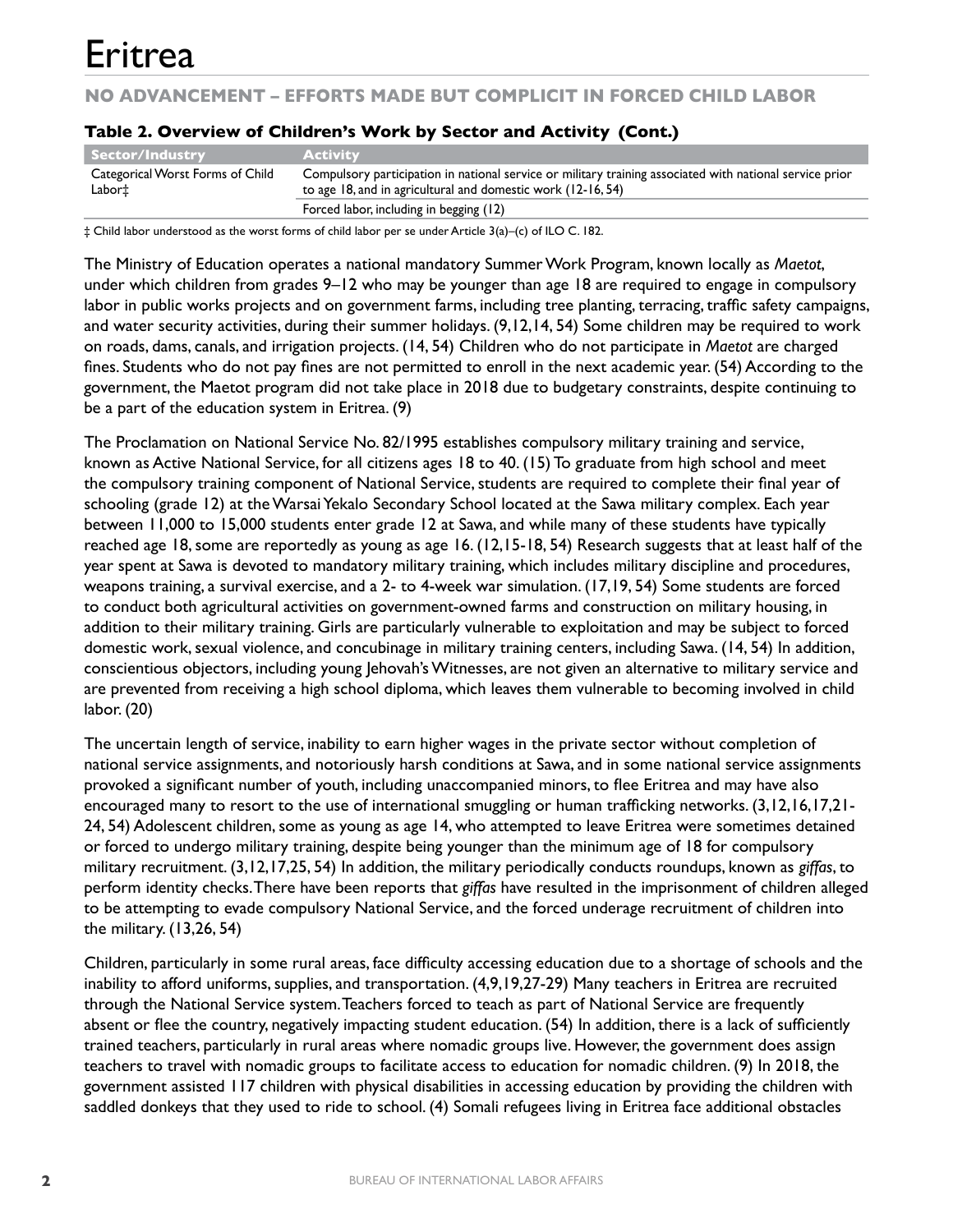### **NO ADVANCEMENT – EFFORTS MADE BUT COMPLICIT IN FORCED CHILD LABOR**

to accessing education due to language barriers between government-trained teachers and a lack of qualified Somali-speaking teachers. Middle and high school education is conducted in English, which creates an additional language barrier for Somali refugee children. (9)

The government did not collect or publish data on child work, child labor, or the worst forms of child labor during the reporting period. (9)

## **II. LEGAL FRAMEWORK FOR CHILD LABOR**

Eritrea has ratified all key international conventions concerning child labor (Table 3).

#### **Table 3. Ratification of International Conventions on Child Labor**



|              | <b>Convention</b>                                                                          | <b>Ratification</b> |
|--------------|--------------------------------------------------------------------------------------------|---------------------|
|              | ILO C. 138, Minimum Age                                                                    |                     |
| i)<br>V      | ILO C. 182, Worst Forms of Child Labor                                                     |                     |
|              | UN CRC                                                                                     |                     |
| J            | UN CRC Optional Protocol on Armed Conflict                                                 |                     |
|              | UN CRC Optional Protocol on the Sale of Children, Child Prostitution and Child Pornography |                     |
|              |                                                                                            |                     |
| $\mathbb{N}$ | Palermo Protocol on Trafficking in Persons                                                 |                     |

The government has established laws and regulations related to child labor (Table 4). However, gaps exist in Eritrea's legal framework to adequately protect children from the worst forms of child labor, including the minimum age for work.

#### **Table 4. Laws and Regulations on Child Labor**

| <b>Standard</b>                                                                  | <b>Meets</b><br><b>International</b><br><b>Standards</b> | Age | <b>Legislation</b>                                        |
|----------------------------------------------------------------------------------|----------------------------------------------------------|-----|-----------------------------------------------------------|
| Minimum Age for Work                                                             | No                                                       | 4   | Article 68 of the Labor Proclamation (30)                 |
| Minimum Age for Hazardous Work                                                   | <b>No</b>                                                |     |                                                           |
| Identification of Hazardous Occupations<br>or Activities Prohibited for Children | No                                                       |     |                                                           |
| Prohibition of Forced Labor                                                      | Yes                                                      |     | Articles 108(c), 297, and 316 of the Penal Code (31)      |
| Prohibition of Child Trafficking                                                 | Yes                                                      |     | Articles 297, 315–318 of the Penal Code (31)              |
| Prohibition of Commercial Sexual<br><b>Exploitation of Children</b>              | <b>No</b>                                                |     | Articles 305-306 and 313-318 of the Penal Code (31)       |
| Prohibition of Using Children in Illicit<br><b>Activities</b>                    | <b>No</b>                                                |     | Articles 390–392 of the Penal Code (31)                   |
| Minimum Age for Voluntary State Military<br>Recruitment                          | No                                                       |     |                                                           |
| Prohibition of Compulsory Recruitment<br>of Children by (State) Military         | Yes                                                      |     | Articles 7–8 of the Proclamation on National Service (15) |
| Prohibition of Military Recruitment by<br>Non-state Armed Groups                 | No                                                       |     | Articles 109(e) and 111(b) of the Penal Code (31)         |
| <b>Compulsory Education Age</b>                                                  | Yes                                                      | 14‡ |                                                           |
| Free Public Education                                                            | No                                                       |     | Article 21 of the Constitution (32)                       |

‡ Age calculated based on available information (33-35)

In May 2015, the government announced that it was considering the establishment of a new Criminal Code that contains prohibitions on the commercial sexual exploitation of children. It is not clear whether the 2015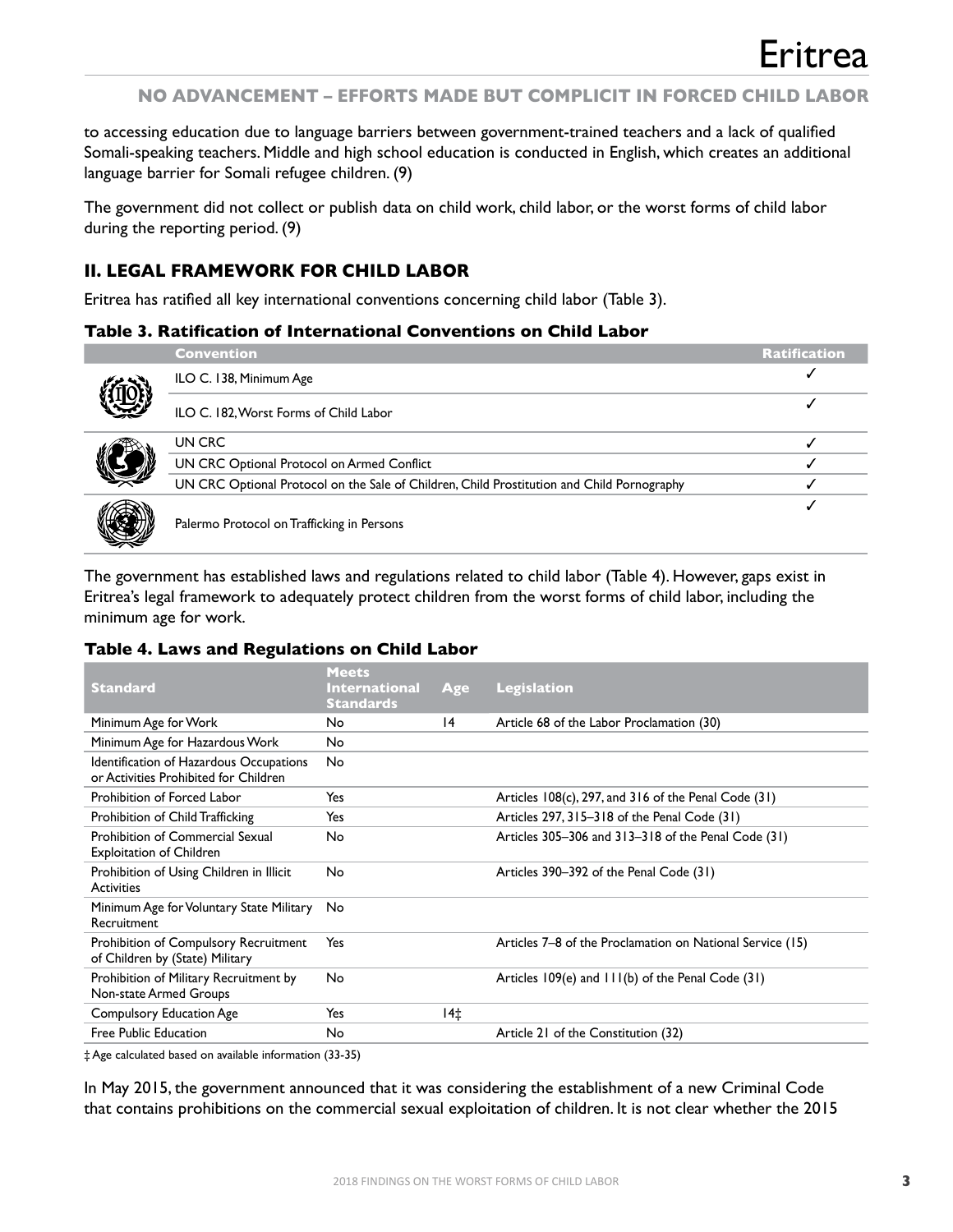## **NO ADVANCEMENT – EFFORTS MADE BUT COMPLICIT IN FORCED CHILD LABOR**

Criminal Code is fully in effect or remains to be fully implemented. (19,36,37) Laws regarding the commercial sexual exploitation of children are insufficient because the use of a child for prostitution is not criminally prohibited. (38)

The law's minimum age protections do not apply to children working outside formal employment relationships, such as those who are self-employed. (30,39) Article 69 of the Labor Proclamation authorizes the Minister of Labor to issue a list of activities prohibited to children under age 18; however, the government has not determined by national law or regulation the types of hazardous work prohibited for children. (30,40) Laws related to the use of children in illicit activities are not sufficient because offering and procuring a child for the production and trafficking of drugs are not criminally prohibited. (38) Minimum age for voluntary military service is not applicable to Eritrea because all citizens ages 18 to 40 have the compulsory duty of performing Active National Service under the Proclamation on National Service No. 82/1995. (15)

Although it does not appear that there are any laws that provide free basic education, several of the government's policies call for the provision of free and compulsory basic education to all children including, the Education Sector Development Plan, the National Education Policy, and the Comprehensive National Child Policy. (48, 49, 50).

## **III. ENFORCEMENT OF LAWS ON CHILD LABOR**

The government has established institutional mechanisms for the enforcement of laws and regulations on child labor (Table 5). However, gaps exist within the operations of the Ministry of Labor and Human Welfare that may hinder adequate enforcement, including the lack of financial resource allocation, complaint mechanisms, and referral mechanisms.

| <b>Organization/Agency</b>          | <b>Role</b>                                                                                                                                                                         |
|-------------------------------------|-------------------------------------------------------------------------------------------------------------------------------------------------------------------------------------|
| Ministry of Labor and Human Welfare | Enforces labor laws and investigates labor abuses, including child labor. (18,36) According to the<br>government, child labor inspectors operate in every administrative zone. (41) |
| Citizen Militia                     | Performs night patrols and refers cases of commercial sexual exploitation of children or other<br>exploitative practices to the Eritrean police. (42)                               |
| <b>Eritrean Police</b>              | Enforces laws and investigates referred cases of child trafficking and commercial sexual exploitation<br>of children. (42)                                                          |
| National Security Administration    | Works with the Eritrean police to combat the commercial sexual exploitation of children. (43)                                                                                       |

#### **Table 5. Agencies Responsible for Child Labor Law Enforcement**

### *Labor Law Enforcement*

In 2018, labor law enforcement agencies in Eritrea took actions to combat child labor (Table 6). However, gaps exist within the operations of the labor law enforcement agencies that may hinder adequate labor law enforcement.

#### **Table 6. Labor Law Enforcement Efforts Related to Child Labor**

| <b>Overview of Labor Law Enforcement</b>    | 2017    | 2018         |
|---------------------------------------------|---------|--------------|
| Labor Inspectorate Funding                  | Unknown | Unknown (9)  |
| Number of Labor Inspectors                  | Unknown | Unknown (9)  |
| Inspectorate Authorized to Assess Penalties | Unknown | Unknown (44) |
| Initial Training for New Labor Inspectors   | Unknown | Yes $(9)$    |
| Training on New Laws Related to Child Labor | Unknown | Yes $(9)$    |
| Refresher Courses Provided                  | Unknown | Yes $(9)$    |
| Number of Labor Inspections Conducted       | Unknown | 985 (9)      |
| Number Conducted at Worksite                | Unknown | 985 (9)      |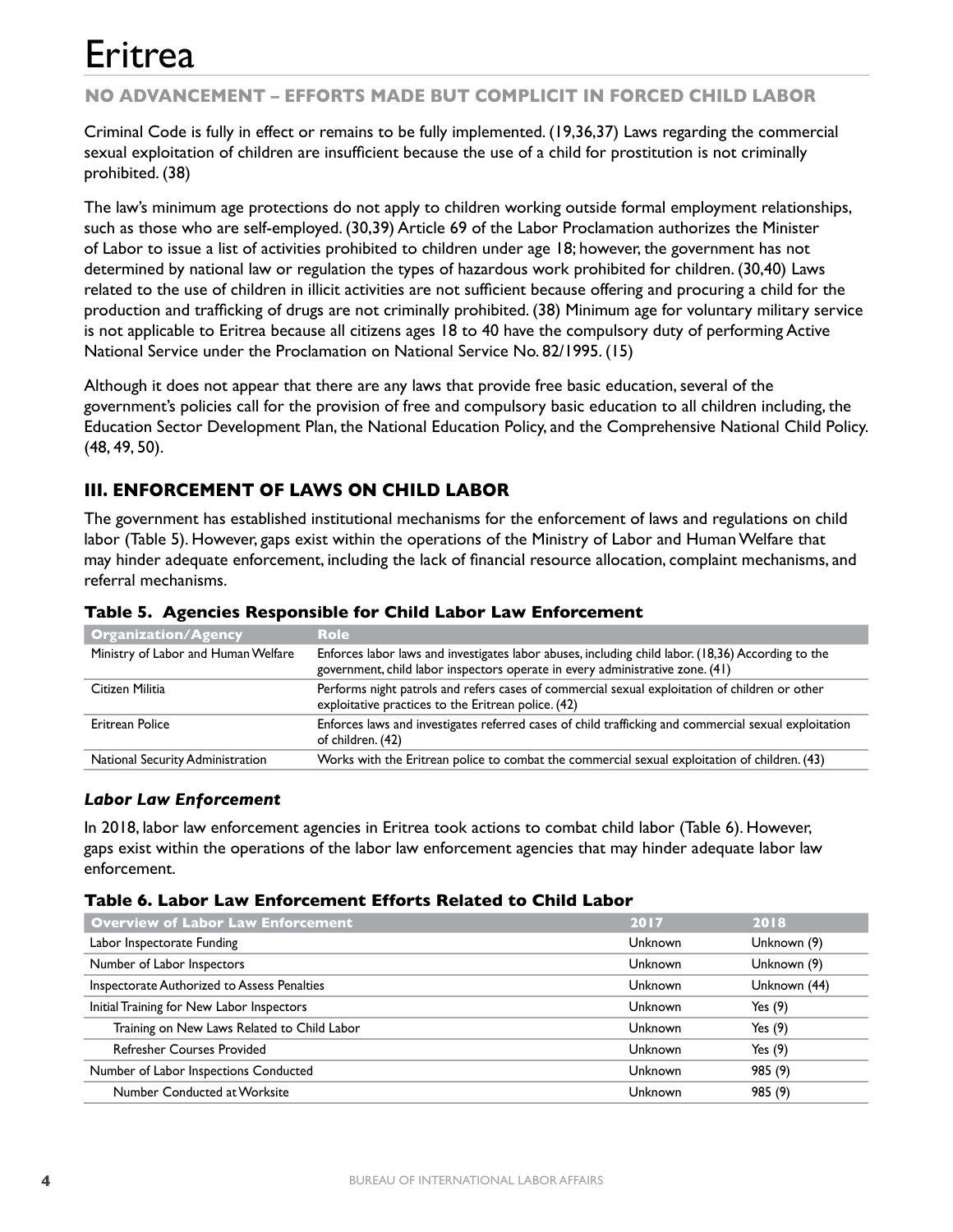## **NO ADVANCEMENT – EFFORTS MADE BUT COMPLICIT IN FORCED CHILD LABOR**

| <b>Overview of Labor Law Enforcement</b>                                           | 2017    | 2018         |
|------------------------------------------------------------------------------------|---------|--------------|
| Number of Child Labor Violations Found                                             | Unknown | 0(9)         |
| Number of Child Labor Violations for Which Penalties Were Imposed                  | Unknown | N/A(9)       |
| Number of Child Labor Penalties Imposed that Were Collected                        | Unknown | N/A(9)       |
| Routine Inspections Conducted                                                      | Unknown | Yes $(9)$    |
| Routine Inspections Targeted                                                       | Unknown | Unknown (9)  |
| Unannounced Inspections Permitted                                                  | Unknown | Unknown (9)  |
| Unannounced Inspections Conducted                                                  | Unknown | Unknown (19) |
| <b>Complaint Mechanism Exists</b>                                                  | Unknown | Unknown (9)  |
| Reciprocal Referral Mechanism Exists Between Labor Authorities and Social Services | Unknown | Unknown (9)  |

#### **Table 6. Labor Law Enforcement Efforts Related to Child Labor (Cont.)**

Although research was unable to determine whether reciprocal referral mechanisms exist between labor authorities and social services, the government maintains that penalties for labor violations are assessed in coordination with labor inspectors, administrators, and the police. (9) Although the exact number of labor inspectors is unknown, research indicates that the existing number of labor inspectors is likely insufficient for the size of Eritrea's workforce, which includes approximately 2.7 million workers. (45) According to the ILO's technical advice ratio approaching 1 inspector for every 40,000 workers in less developed economies, Eritrea would employ about 68 labor inspectors. (45-47) Inadequate resources, including transportation to remote areas, hinder government efforts to combat child labor. In 2018, the government trained 20 labor inspectors, including 8 newly hired inspectors. (9)

#### *Criminal Law Enforcement*

In 2018, criminal law enforcement agencies in Eritrea took actions to combat child labor (Table 7). However, gaps exist within the operations of the criminal enforcement agencies that may hinder adequate criminal enforcement, including human resources.

#### **Table 7. Criminal Law Enforcement Efforts Related to Child Labor**

| <b>Overview of Criminal Law Enforcement</b>                                           | 2017           | 2018         |
|---------------------------------------------------------------------------------------|----------------|--------------|
| Initial Training for New Criminal Investigators                                       | <b>Unknown</b> | Unknown (9)  |
| Training on New Laws Related to the Worst Forms of Child Labor                        | <b>Unknown</b> | Yes $(9)$    |
| <b>Refresher Courses Provided</b>                                                     | <b>Unknown</b> | Yes $(9)$    |
| Number of Investigations                                                              | Unknown        | Unknown (19) |
| Number of Violations Found                                                            | Unknown        | 0(9)         |
| Number of Prosecutions Initiated                                                      | <b>Unknown</b> | 0(9)         |
| <b>Number of Convictions</b>                                                          | Unknown        | 0(9)         |
| Imposed Penalties for Violations Related to The Worst Forms of Child Labor            | Unknown (19)   | 0(19)        |
| Reciprocal Referral Mechanism Exists Between Criminal Authorities and Social Services | Unknown        | Unknown (9)  |

The National Service Proclamation sets the minimum age for compulsory military training at age 18. Despite evidence that children younger than age 18 are forced to participate in military training, research did not identify measures taken by the government in 2018 to enforce minimum age provisions for compulsory military training. (54) There have been reports that senior military officers have allegedly been involved in the trafficking of children. (26) Research was unable to determine whether authorities have investigated these allegations.

## **IV. COORDINATION OF GOVERNMENT EFFORTS ON CHILD LABOR**

Research found no evidence that the government has established mechanisms to coordinate its efforts to address child labor.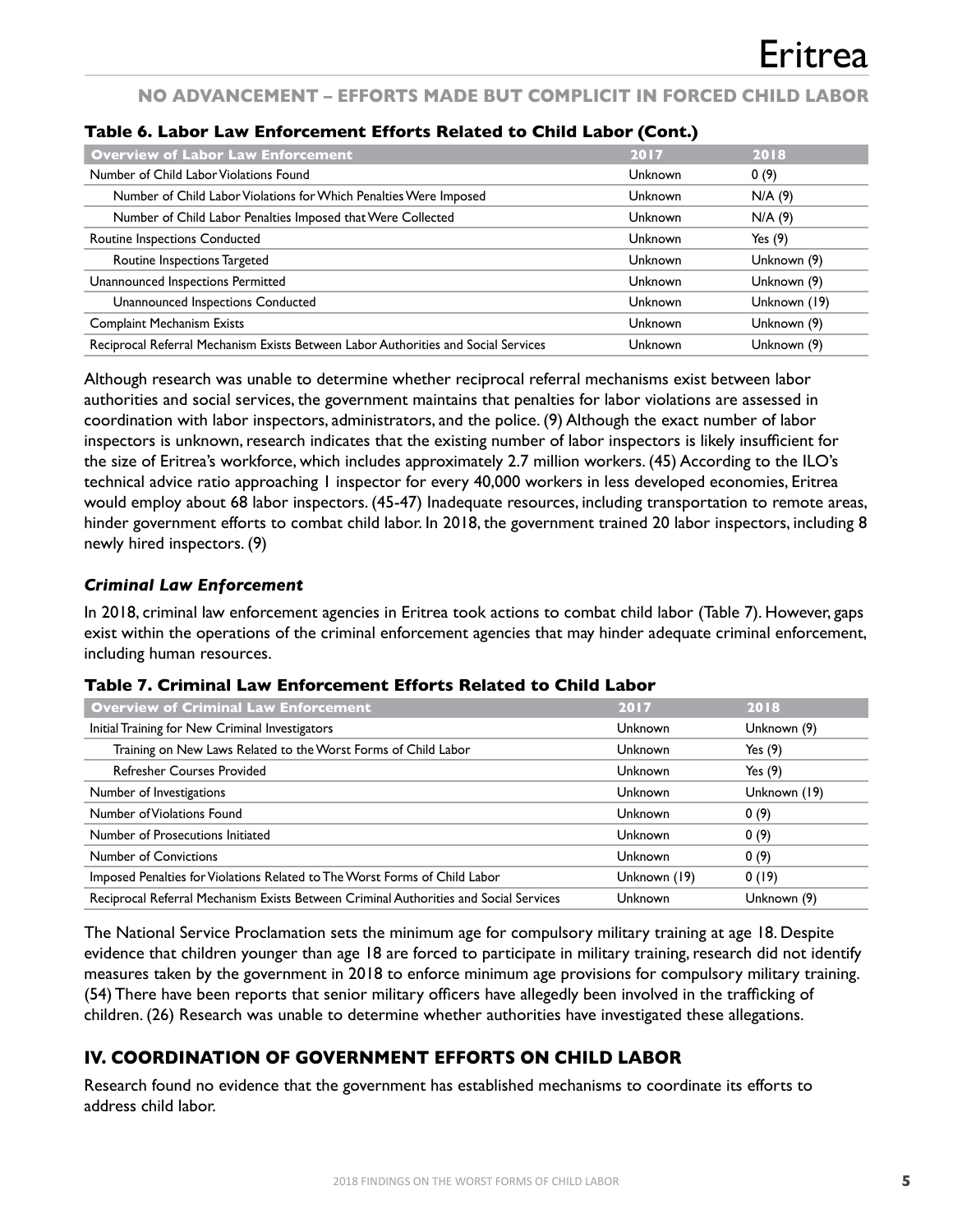## **NO ADVANCEMENT – EFFORTS MADE BUT COMPLICIT IN FORCED CHILD LABOR**

In 2018, the government announced the formation of 5 national and 43 community-level committees focused on children's rights. Research has found that the mandate of the committees is focused on reducing female genital mutilation and child marriage and does not extend to efforts to address child labor. (9)

## **V. GOVERNMENT POLICIES ON CHILD LABOR**

The government has established policies related to child labor (Table 8). However, policy gaps exist that hinder efforts to address child labor, including adoption and implementation.

### **Table 8. Key Policies Related to Child Labor**

| <b>Policy</b>                                                               | <b>Description</b>                                                                                                                                                                                                                                                                                                                                                                                                                                                                                                                                                                                                                                                                 |
|-----------------------------------------------------------------------------|------------------------------------------------------------------------------------------------------------------------------------------------------------------------------------------------------------------------------------------------------------------------------------------------------------------------------------------------------------------------------------------------------------------------------------------------------------------------------------------------------------------------------------------------------------------------------------------------------------------------------------------------------------------------------------|
| Comprehensive National<br><b>Child Policy</b>                               | Aims to address causes of child labor through conducting studies and assessments on the nature and conditions<br>of child labor, designing advocacy and public awareness campaigns to sensitize on the worst forms of child<br>labor, and empowering communities and the public sector to monitor and prevent child labor from occurring.<br>(48) The policy also calls for the provision of free and compulsory basic education to all children irrespective<br>of gender, sex, ethnicity, religion and disability. (48) Research was unable to determine whether activities were<br>undertaken to implement the Comprehensive National Child Policy during the reporting period. |
| <b>Education Sector</b><br>Development Plan<br>$(2018 - 2021)$ <sup>+</sup> | Establishes 8 years of free and compulsory education for all children. (49) The government began implementing<br>the Education Sector Development Plan during the reporting period. (52)                                                                                                                                                                                                                                                                                                                                                                                                                                                                                           |

† Policy was approved during the reporting period.

‡ The government had other policies that may have addressed child labor issues or had an impact on child labor. (50)

The government's compulsory military training requirement as a part of national service for students in grade 12 may inhibit efforts to combat the worst forms of child labor for all those wishing to obtain high school diplomas. (20)

## **VI. SOCIAL PROGRAMS TO ADDRESS CHILD LABOR**

In 2018, the government funded and participated in programs that may contribute to eliminating or preventing child labor (Table 9). However, gaps exist in these social programs, including the adequacy of efforts to address the problem in all sectors.

#### **Table 9. Key Social Programs to Address Child Labor**

| <b>Program</b>                                                                     | <b>Description</b>                                                                                                                                                                                                                                                                                                                                                                                                                                                                                                                                                                                |
|------------------------------------------------------------------------------------|---------------------------------------------------------------------------------------------------------------------------------------------------------------------------------------------------------------------------------------------------------------------------------------------------------------------------------------------------------------------------------------------------------------------------------------------------------------------------------------------------------------------------------------------------------------------------------------------------|
| Complementary Elementary<br>Education <sup>+</sup>                                 | Government program created as the result of the Education Sector Development Plan that addresses the<br>educational needs of out-of-school children ages 9 to 14 in remote and rural areas. Condenses 5 years of<br>elementary education into a 3-year program to allow students to either mainstream into formal education<br>at the secondary level or access vocational education. (4,19,49) In the 2017–2018 school year, the program<br>served 8,575 children. (4)                                                                                                                           |
| <b>Enhancing Equitable Access</b><br>to Quality Basic Education<br>$(2014 - 2018)$ | \$25.3 million UNICEF-funded grant that aims to support the Ministry of Education to increase access to<br>basic education for at least 39,026 out-of-school children. (28) During the reporting period, 18,880 out-of-<br>school-children from nomadic and semi-nomadic communities were provided education through temporary<br>learning spaces. In addition, 790 kindergarten teachers, directors, and child caregivers were provided in-<br>service training on the national Early Learning and Development Standards, and the revised Early Childhood<br>Care and Education curriculum. (29) |
| <b>UNICEF Country Program</b><br>$(2017 - 2021)$                                   | \$31 million UNICEF-funded program, in collaboration with the government, which expands access to<br>quality basic education for all children, and protects children from violence, exploitation, and abuse. (51,52)<br>During the reporting period, disbursed \$3.9 million to expedite construction of classrooms in the Anseba<br>and Northern Red Sea regions. (29)                                                                                                                                                                                                                           |

† Program is funded by the Government of Eritrea.

Research found no evidence of programs that target children working in agriculture, domestic work, and street work, or that specifically address the worst forms of child labor.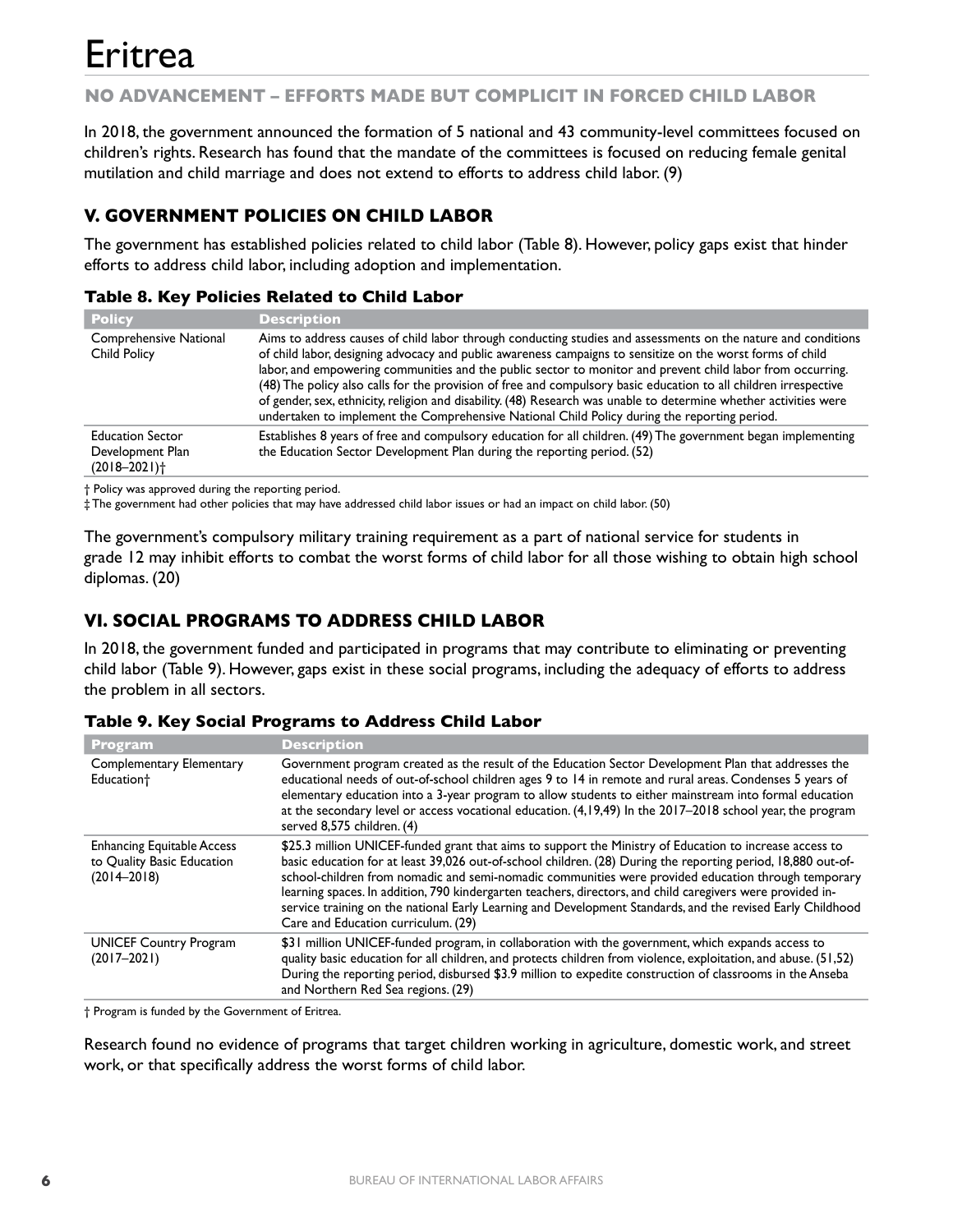#### **NO ADVANCEMENT – EFFORTS MADE BUT COMPLICIT IN FORCED CHILD LABOR**

## **VII. SUGGESTED GOVERNMENT ACTIONS TO ELIMINATE CHILD LABOR**

Based on the reporting above, suggested actions are identified that would advance the elimination of child labor in Eritrea (Table 10).

#### **Table 10. Suggested Government Actions to Eliminate Child Labor**

| <b>Area</b>     | <b>Suggested Action</b>                                                                                                                                                                                                                                                                                                                                          | Year(s)<br><b>Suggested</b> |
|-----------------|------------------------------------------------------------------------------------------------------------------------------------------------------------------------------------------------------------------------------------------------------------------------------------------------------------------------------------------------------------------|-----------------------------|
| Legal Framework | Establish a minimum age for hazardous work and determine the types of hazardous work prohibited<br>for children, in consultation with employers' and workers' organizations.                                                                                                                                                                                     | $2015 - 2018$               |
|                 | Ensure that all children are protected by minimum age laws, including those who are self-employed.                                                                                                                                                                                                                                                               | $2010 - 2018$               |
|                 | Criminally prohibit the use of a child for prostitution.                                                                                                                                                                                                                                                                                                         | $2014 - 2018$               |
|                 | Criminally prohibit procuring and offering a child for the production and trafficking of drugs.                                                                                                                                                                                                                                                                  | $2013 - 2018$               |
|                 | Criminally prohibit the recruitment of children under age 18 by non-state armed groups.                                                                                                                                                                                                                                                                          | $2016 - 2018$               |
|                 | Establish by law free basic public education.                                                                                                                                                                                                                                                                                                                    | 2018                        |
| Enforcement     | Publish information on labor inspectorate funding and number of inspectors, number of violations in<br>which penalties were imposed and collected, number of routine inspections targeted, and whether a<br>complaint mechanism, and a reciprocal referral mechanism is in place, as well as whether initial criminal<br>training for new employees is provided. | $2009 - 2018$               |
|                 | Increase the number of labor inspectors to meet the ILO's technical advice.                                                                                                                                                                                                                                                                                      | 2018                        |
|                 | Establish mechanisms to ensure that children under age 18 are not forced to participate in compulsory<br>military training.                                                                                                                                                                                                                                      | 2018                        |
|                 | Ensure that government officials are not complicit or involved in perpetuating the worst forms of child<br>labor, including human trafficking.                                                                                                                                                                                                                   | 2018                        |
| Coordination    | Establish coordinating mechanisms to directly address child labor.                                                                                                                                                                                                                                                                                               | $2009 - 2018$               |
| Government      | Ensure that activities are undertaken to implement the Comprehensive National Child Policy.                                                                                                                                                                                                                                                                      | $2009 - 2018$               |
| Policies        | Ensure that children under age 18 are not placed in military or hazardous labor assignments as part of<br>national service.                                                                                                                                                                                                                                      | $2009 - 2018$               |
|                 | Cease requiring children to perform compulsory labor under the Maetot program during the school<br>break.                                                                                                                                                                                                                                                        | $2009 - 2018$               |
| Social Programs | Ensure that all children have access to education by building more schools and removing financial and<br>religious barriers to attendance, as outlined in the 2018 Education Sector Development Plan.                                                                                                                                                            | $2010 - 2018$               |
|                 | Collect and publish data on the extent and nature of child labor to inform policies and programs.                                                                                                                                                                                                                                                                | $2009 - 2018$               |
|                 | Institute programs to address child labor, including in agriculture, domestic work, and street work, and<br>the worst forms of child labor, including in commercial sexual exploitation.                                                                                                                                                                         | $2009 - 2018$               |

#### **REFERENCES**

UNESCO Institute for Statistics. Gross intake ratio to the last grade of primary education, both sexes (%). Accessed March 16, 2019. For more information, please see "Children's Work and Education Statistics: Sources and Definitions" in the Reference Materials section of this report.

http://data.uis.unesco.org/.

- 2 ILO. Analysis of Child Economic Activity and School Attendance Statistics from National Household or Child Labor Surveys. Analysis received March 12, 2019. Please see "Children's Work and Education Statistics: Sources and Definitions" in the Reference Materials section of this report.
- 3 Save the Children. Young Invisible Enslaved: The Child Victims at the Heart of Trafficking and Exploitation in Italy. November 2016. https://www.savethechildren.net/sites/default/files/libraries/young invisible enslaved 4 low.pdf.
- 4 Government of Eritrea. 2018 Child Labour Report: Prepared as part of the USA-TDA (20000) Requirements. Asmara. January 11, 2019. Source on file.
- 5 U.S. Department of State official. Reporting. January 24, 2018.

6 UN General Assembly Human Rights Council. Report of the Working Group on the Universal Periodic Review: Eritrea. New York. April 18, 2019. https://documents-dds-ny.un.org/doc/UNDOC/GEN/G19/110/20/PDF/

G1911020.pdf?OpenElement.

7 U.S. Department of State. Trafficking in Persons Report- 2014: Eritrea. Washington, DC, June 20, 2014.

https://2009-2017.state.gov/j/tip/rls/tiprpt/2014/index.htm.

- 8 Haile, Milkias, et al. Adverse Health Effects of Mercury Use on Illegal Gold Miners: A Study in Garasi, Eritrea. Advances in Biochemistry, 5(2), (2017). http://article.sciencepublishinggroup.com/pdf/10.11648.j.ab.20170502.11.
- pdf. 9 U.S. Department of State. Reporting. February 6, 2019.
- 10 Didier Bizet. Everyday Eritrea: Resilience in the face of repression. aljazeera.com, April 21, 2016. http://www.aljazeera.com/indepth/inpictures/2016/03/everyday-eritrearesilience-face-repression-160310083414592.html.
- 11 Makeda Saba. Eritrea, the forced recruitment of street children: how to kill a generation. munkhafadat.com. January 17, 2015. http://munkhafadat.com/en/2015/01/eritrea-the-forced-recruitment-ofstreet-children-how-to-kill-a-generation/.